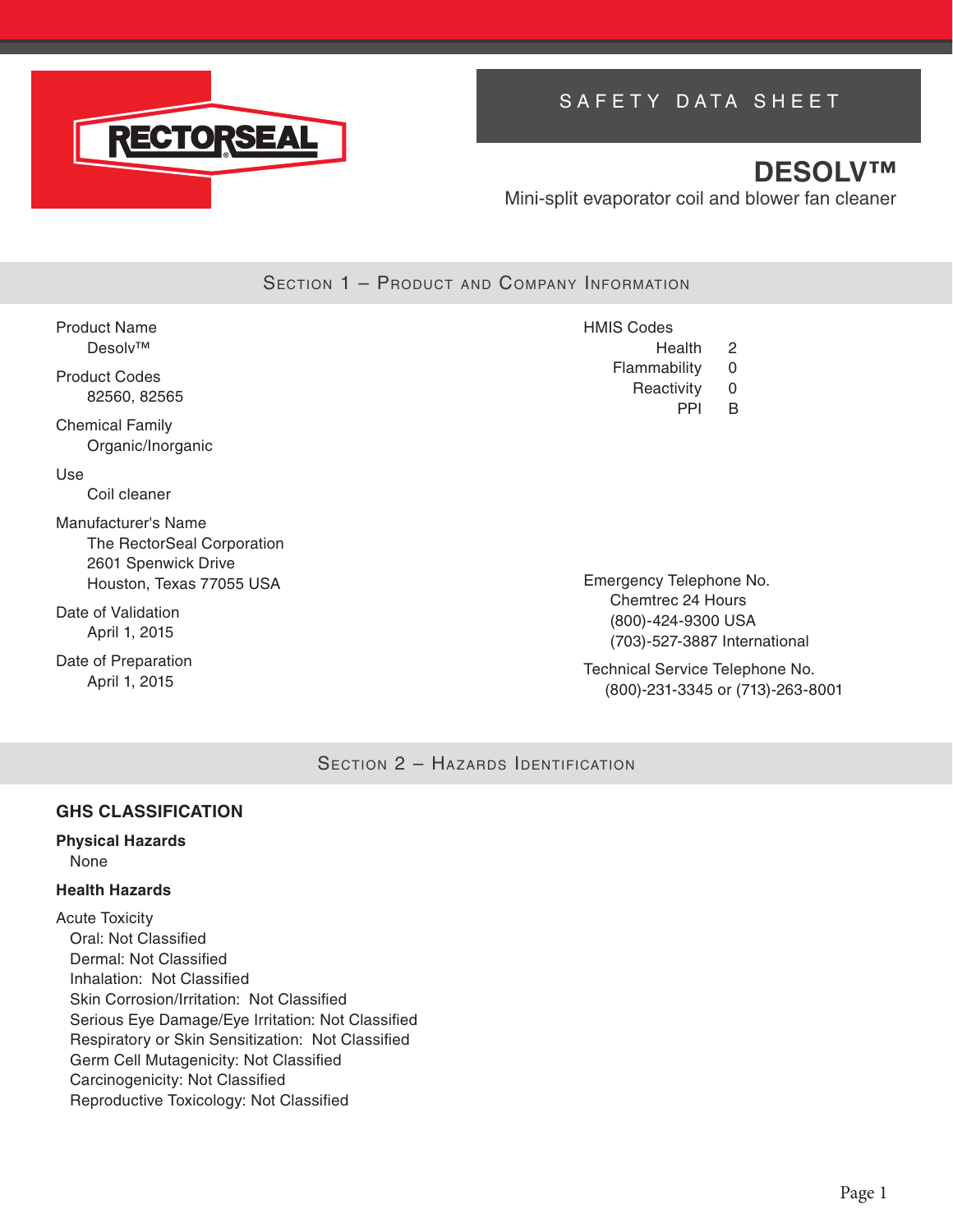Target Organ Systemic Toxicity - Single Exposure: Not Classified Target Organ Systemic Toxicity - Repeated Exposure: Not Classified

Aspiration Toxicity: Not Classified

### **ENVIRONMENTAL HAZARDS**

Hazardous to the Aquatic Environment: Not Classified Acute aquatic toxicity: Not Classified Chronic aquatic toxicity: Not Classified Bioaccumulation potential: Not Classified Rapid degradability: Not Classified

### **GHS Label elements, including precautionary statements**



GHS07: Harmful/Irritant Exclamation Mark Signal Word: **Warning**

Hazard Statements

H303 - May be harmful if swallowed. H313 - May be harmful in contact with skin. H335 + H336 - May cause respiratory irritation, and drowsiness or dizziness.

### Precautionary Statements

P102 - Keep out of reach of children.

P261 - Avoid breathing dust/fume/gas/mist/vapors/spray

P262 - Do not get in eyes, on skin, or on clothing.

P264 - Wash hands thoroughly after handling.

P280 - Wear protective gloves/protective clothing/eye protection/face protection.

P301 + P310 - IF SWALLOWED: Immediately call a **POISON CENTER** or doctor/physician.

P305 + P351 + P338 - IF IN EYES: Rinse cautiously with water for several minutes. Remove contact lenses,

if present and easy to do. Continue rinsing.

P362 - Take off contaminated clothing and wash before reuse.

EUH066 - Repeated exposure may cause skin dryness or cracking

Precautionary Statements - EU No. 1272/2008

### **Summary Of Acute Hazards**

Irritation to eyes, nose, and throat; drowsiness, narcosis, tremors, and other CNS effects at high concentrations. Skin irritation, dermatitis, and defatting.

### **Route Of Exposure, Signs And Symptoms**

#### INHALATION

Nasal and respiratory irritation, dizziness, narcosis, headache, nausea, CNS depression, and unconsciousness.

EYE CONTACT

Watering, blurred vision, inflammation, and irritation which can result in corneal injury.

SKIN CONTACT

Irritation, dermatitis.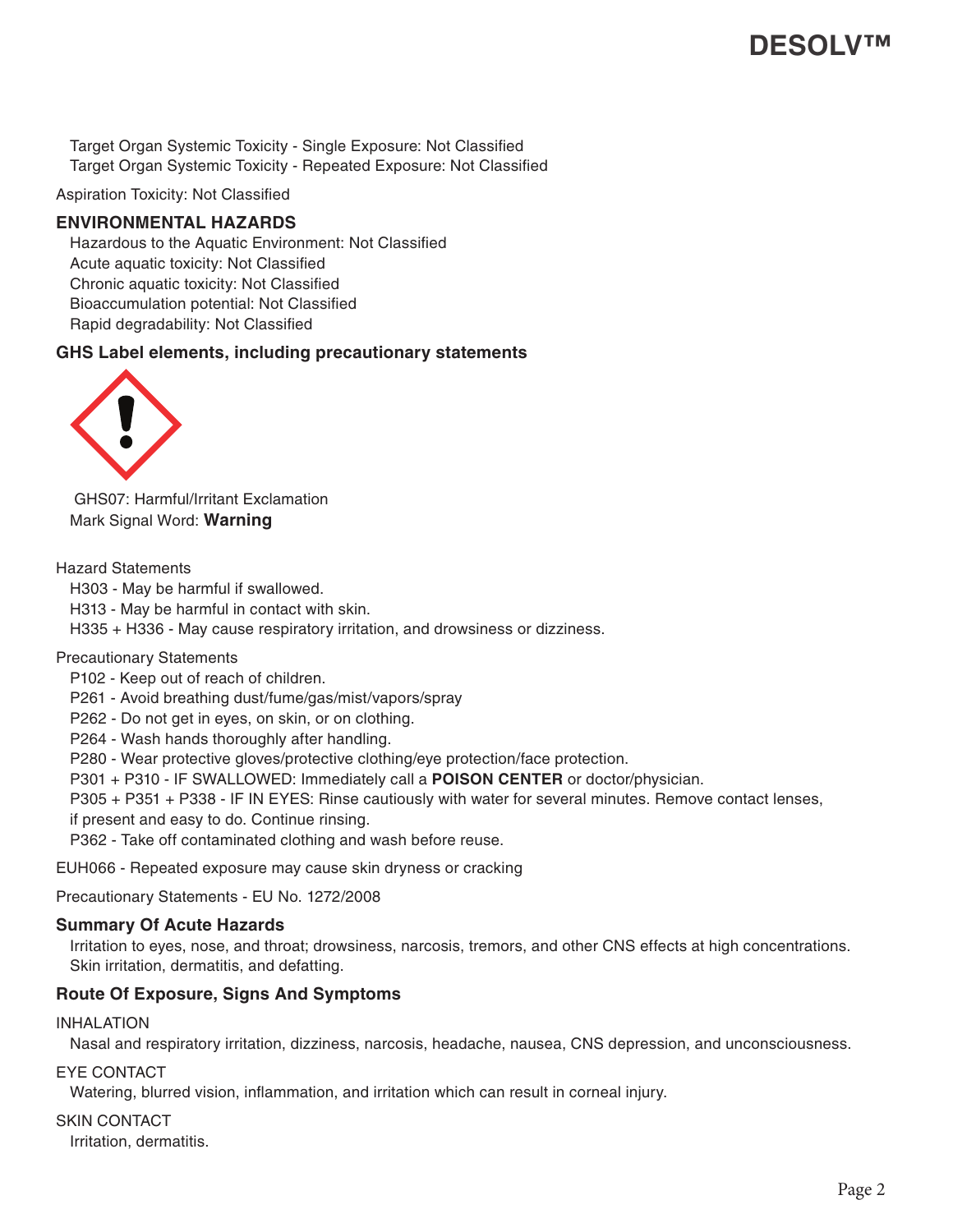#### INGESTION

Nausea, vomiting; CNS depression; irritation of gastrointestinal tract, liver and peritoneal wall; lung congestion.

#### SUMMARY OF CHRONIC HAZARDS

Skin irritation, contact dermatitis, and defatting.

### MEDICAL CONDITIONS AGGRAVATED BY EXPOSURE

Individuals with pre-existing or chronic diseases of the eyes, skin, respiratory system, cardiovascular system, gastrointestinal system, liver, or kidneys may have increased susceptibility to excessive exposure.

SECTION 3 - COMPOSITION/INFORMATION ON INGREDIENTS

| Ingredient:           | Di(ethylene glycol) hexyl ether |
|-----------------------|---------------------------------|
| Percentage By Weight: | $1 - 5$                         |
| CAS Number: 112-59-4  |                                 |
|                       | EC#: 203-988-3                  |

### SECTION 4 - FIRST AID MEASURES

| If overcome by exposure, remove victim to fresh air immediately. Give oxygen or artificial<br>respiration as needed. Obtain emergency medical attention. Prompt action is essential. |
|--------------------------------------------------------------------------------------------------------------------------------------------------------------------------------------|
| Immediately wash with soap and water. Remove and wash any contaminated clothing.                                                                                                     |
| Flush with large amounts of water for at least 15 minutes. Get medical attention if                                                                                                  |
| If swallowed, call a physician immediately. Only induce vomiting at the instruction of<br>a physician. Never give anything by mouth to an unconscious person.                        |
|                                                                                                                                                                                      |

Section 5 – Fire Fighting Measures

### **Extinguishing Media**

Non-flammable. Use agents appropriate for surrounding fires.

### **Special Fire Fighting Procedures:** None.

**Unusual Fire And Explosion Hazards:** None known.

Section 6 – Accidental Release Measures

**Steps To Be Taken In Case Material Is Released Or Spilled:** Remove all sources of ignition. Use absorbent materials to prevent footing hazard and to contain. Ventilate area with natural or explosion-proof, forced air ventilation. Avoid flushing into sewers, drains, waterways, and soil. Wear protective clothing and respiratory protection during cleanup.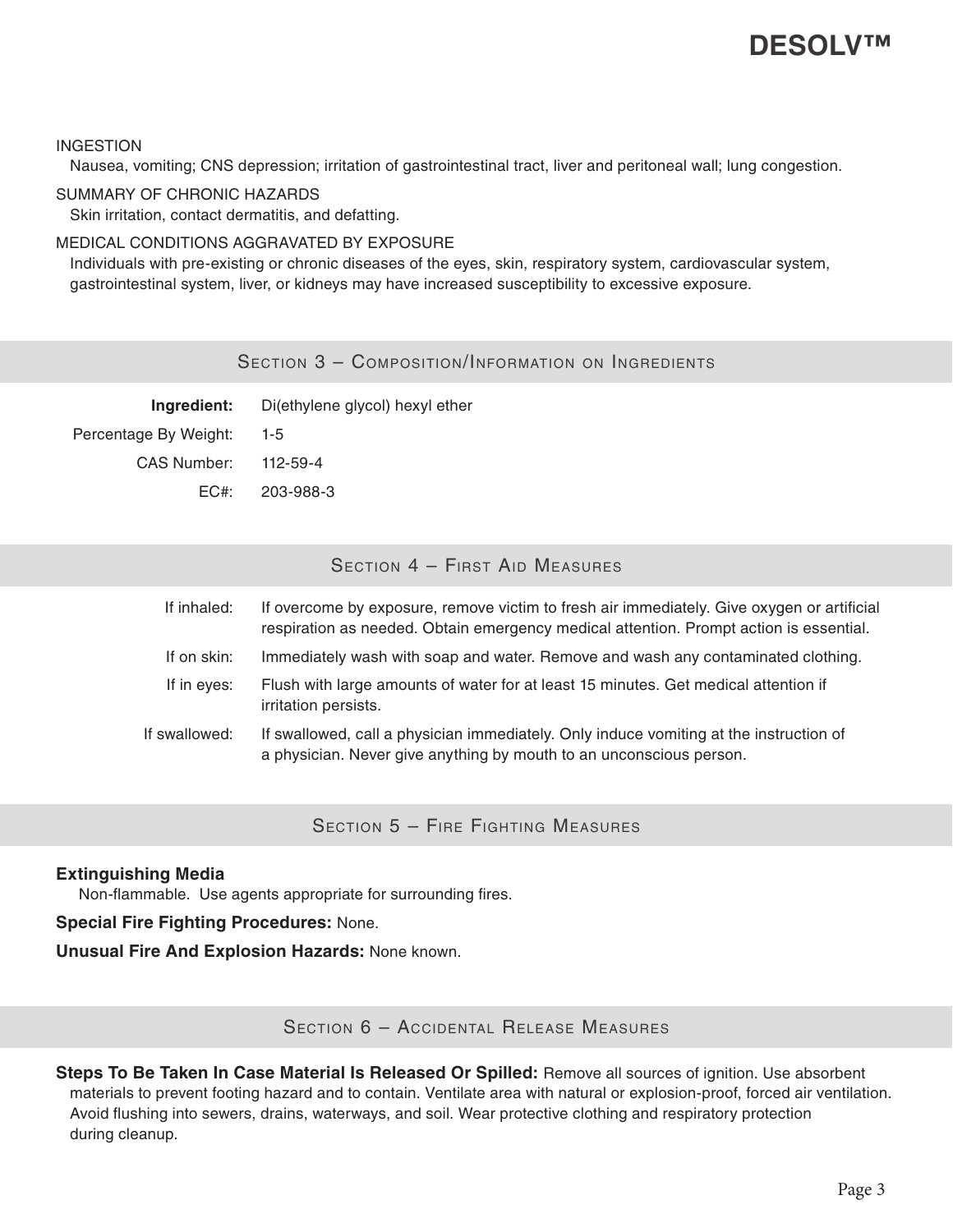### SECTION 7 - HANDLING AND STORAGE

**Precautions To Be Taken In Handling And Storing:** Use absorbent materials to prevent footing hazard and to contain.

### Section 8 – Exposure Controls/Personal Protection

**Respiratory Protection (Specify Type):** In confined, poorly ventilated areas, use NIOSH/MSHA approved air purifying or supplied air respirators during soldering operations until fumes have dissipated.

**Ventilation − Local Exhaust:** Acceptable.

**Special:** Explosion proof.

**Mechanical (General):** Acceptable.

**Other:** N/A

**Protective Gloves:** Wear rubber gloves.

**Eye Protection:** Safety glasses (ANSI Z-87.1 or equivalent)

**Other Protective Clothing Or Equipment:** Chemical resistant coveralls recommended.

**Work/Hygienic Practices:** Where use can result in skin contact, wash exposed areas thoroughly before eating, drinking, smoking, or leaving work area. Launder contaminated clothing before reuse.

| SECTION 9 - PHYSICAL AND CHEMICAL PROPERTIES                                    |                                      |  |
|---------------------------------------------------------------------------------|--------------------------------------|--|
| Boiling point:<br>Specific gravity $(H20 = 1)$ :                                | $>$ 212°F (100°C) @ 760mm Hg<br>0.99 |  |
| Vapor pressure (mmHg):                                                          | 17 @ 68°F (20°C)                     |  |
| Melting point:                                                                  | N/A                                  |  |
| Vapor Density (Air = 1):                                                        | < 1                                  |  |
| Evaporation rate (Ethyl Acetate = 1):                                           | >1                                   |  |
| Appearance/Odor:                                                                | Clear liquid/Mild odor               |  |
| Volatile Organic Compounds (VOC) Content<br>(Theoretical Percentage By Weight): | 4% or $(40 \text{ g/L})$             |  |
| Solubility in water:                                                            | Soluble                              |  |
| Flash point:                                                                    | None SETA CC                         |  |
| Lower explosion limit:                                                          | None                                 |  |
| Upper explosion limit:                                                          | None                                 |  |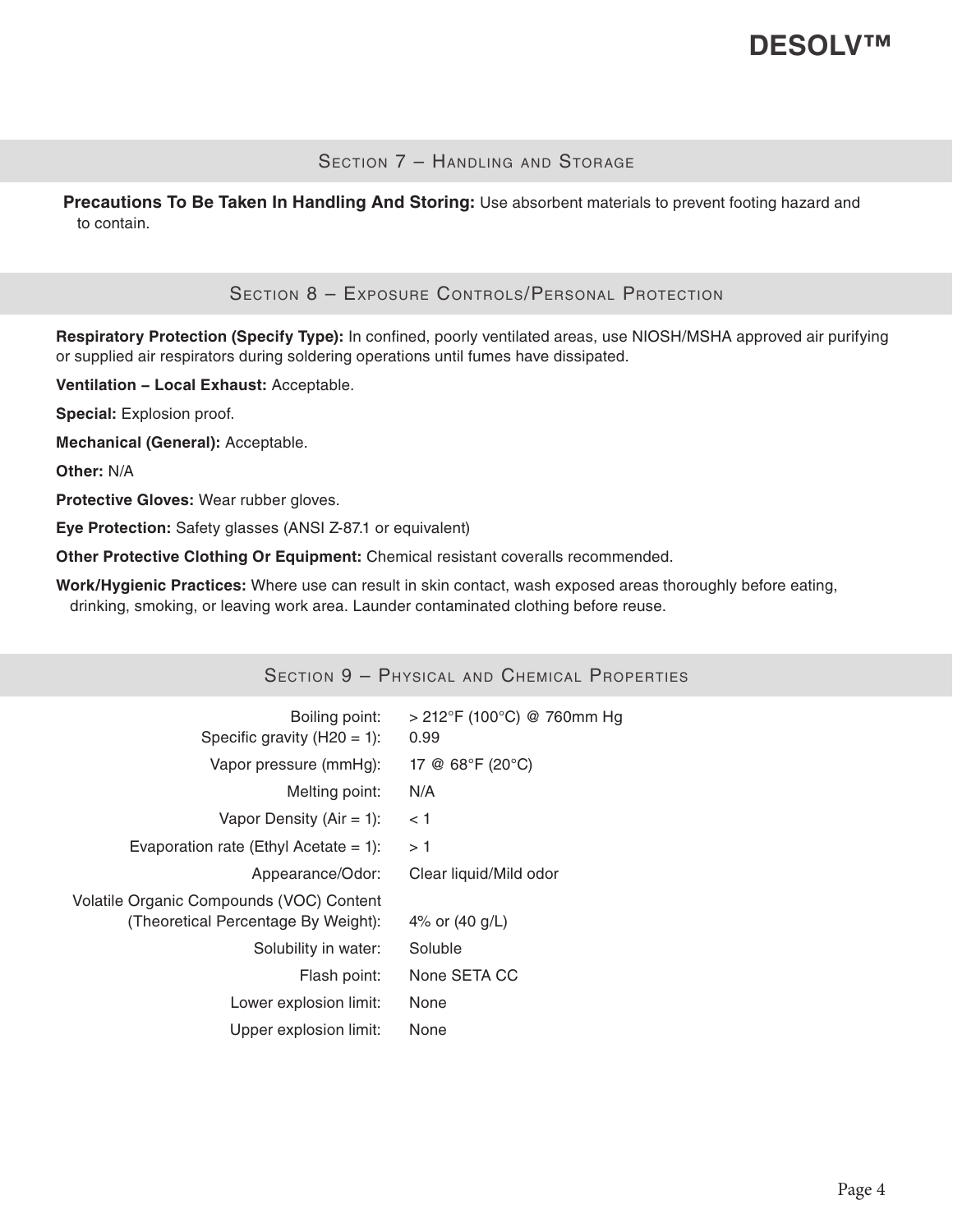SECTION 10 - STABILITY AND REACTIVITY

**Stability:** Stable

**Conditions To Avoid:** None.

**Incompatibility (Materials To Avoid):** Heat, sparks and open flames.

Hazardous Decomposition Products: CO, CO<sub>2</sub>, and fragmented hydrocarbons.

**Hazardous Polymerization:** Will not occur.

SECTION 11 - TOXICOLOGY INFORMATION

#### **Chronic Health Hazards**

No ingredient in this product is an IARC, NTP or OSHA Lister carcinogen.

Toxicology Data

Ingredient Name

#### **Di(ethylene glycol) hexyl ether**

Oral-Rat LD50: 2400 mg/kg Inhalation-Rat: No Data

SECTION 12 - ECOLOGICAL INFORMATION

### **Ecological Data**

Ingredient Name: **Di(ethylene glycol) hexyl ether** Food Chain Concentration Potential N/D Waterfowl Toxicity N/D BOD N/D Aquatic Toxicity N/D

SECTION 13 - DISPOSAL CONSIDERATIONS

**Waste Classification:** Non-regulated liquid waste.

**Disposal Method:** Dispose of all liquid waste in accordance with local, state and federal regulations.